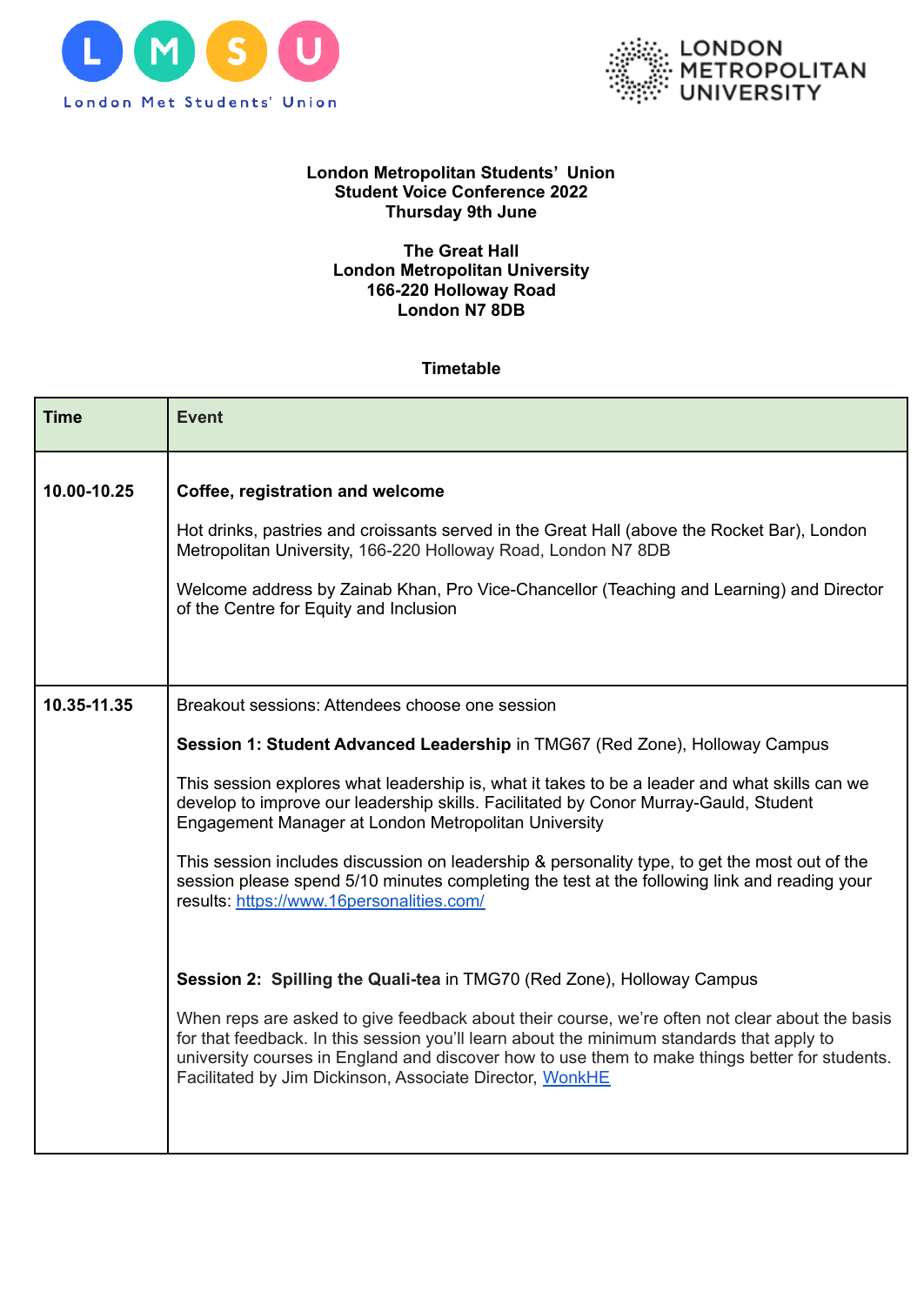



| 11.45-1.00pm  | Panel debate on Freedom of Speech in Higher Education                                                                                                                                                                                                                                                                                                                                                                   |
|---------------|-------------------------------------------------------------------------------------------------------------------------------------------------------------------------------------------------------------------------------------------------------------------------------------------------------------------------------------------------------------------------------------------------------------------------|
|               | Discussion and debate on this increasingly 'in the news' topic in contemporary higher<br>education. Panel discussion with question, comments and contributions from the floor:                                                                                                                                                                                                                                          |
|               | Timo Holtappels, Chair of London Met Students' Union Student Council<br>Denise Morrison, President-Elect of London Met Students' Union<br>Prof. Andrew Moran, Head of Criminology, Sociology, Politics and International<br>Relations, London Metropolitan University<br>Jim Dickinson, Associate Director, WonkHE<br>Maciej Rylow, Student Rep for BSc Economics and Finance, London Metropolitan<br><b>University</b> |
| $1.00 - 1.50$ | Lunch and networking in the Great Hall                                                                                                                                                                                                                                                                                                                                                                                  |
|               | With singing performance by Jingqiao Xu (Gene), MA Translation, London Metropolitan<br><b>University</b>                                                                                                                                                                                                                                                                                                                |
| 1.50-2.20     | Keynote address: Councillor Jason Jackson, Islington Council                                                                                                                                                                                                                                                                                                                                                            |
|               | Councillor Jason Jackson was elected to represent the Holloway Ward on Islington Council in<br>2021 and re-elected in 2022 He currently chairs the Housing Scrutiny Committee. A London<br>Met alumni, Jason was a Student Rep, Student Council member and President of London Met<br>Students' Union 2014-15.                                                                                                          |
| 2.30-3.30     | Breakout sessions: Attendees choose one session                                                                                                                                                                                                                                                                                                                                                                         |
|               | Session 3: Employability and Transferable skills workshop - in TMG 67 (Red Zone),<br><b>Holloway Campus</b>                                                                                                                                                                                                                                                                                                             |
|               | A session looking at how to approach job search and applications with an emphasis on<br>transferable skills. How to utilise transferable skills between different posts and between<br>different sectors. Facilitated by Jonathan Eastwood, Careers and Employability Service<br>Manager, London Metropolitan University                                                                                                |
|               | Session 4: Introduction to Political Compass and Political Spectrum in TMG 70 (Red<br>Zone), Holloway Campus                                                                                                                                                                                                                                                                                                            |
|               | Politics is full of jargon and terminology which can be rather confusing. This session looks to<br>explain and interpret the 'political spectrum' and gives you the opportunity to see where you are<br>on it! Facilitated by Eddie Rowley, Student Voice Coordonator (Representation and<br>Democracy), London Met Students Union                                                                                      |